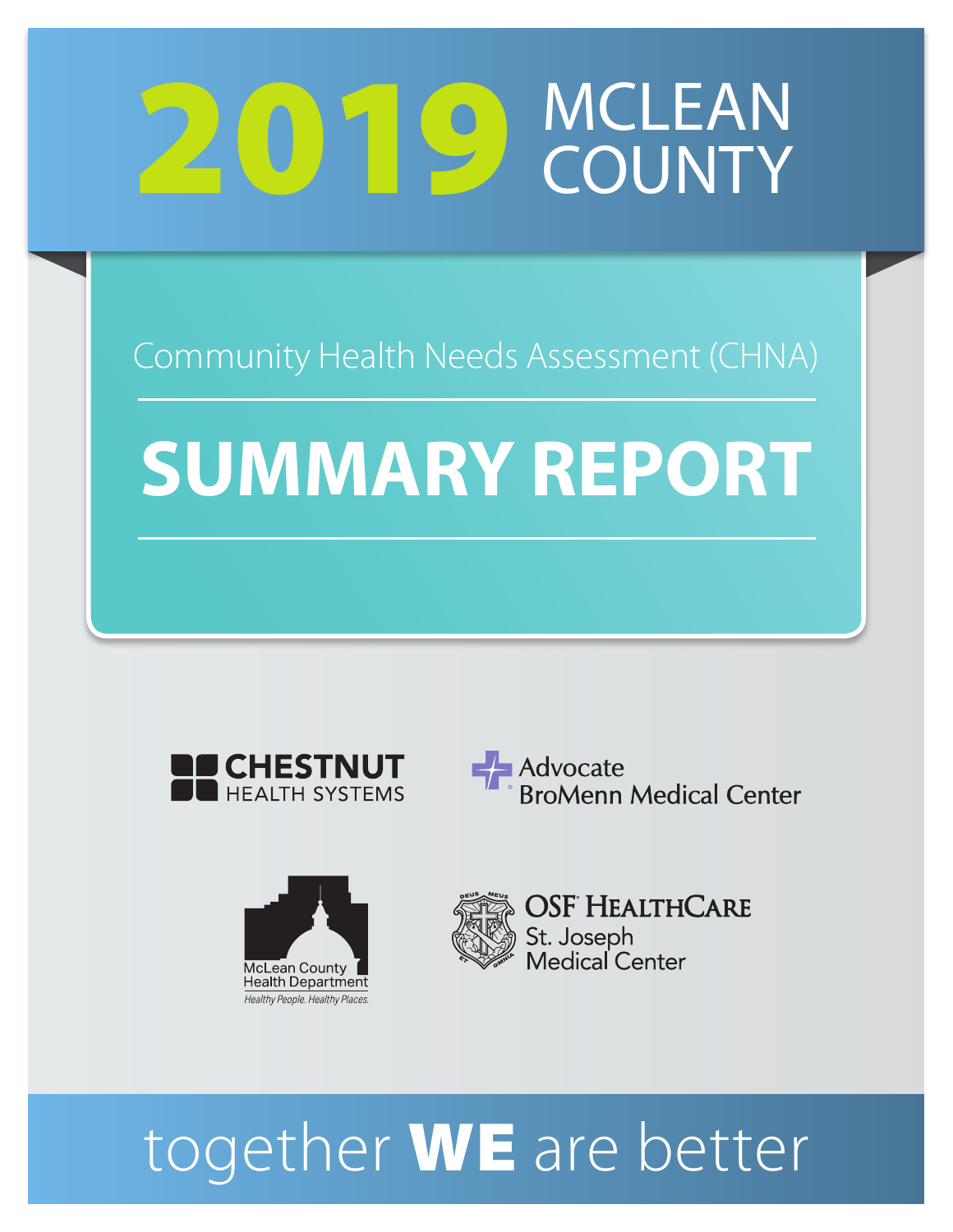## **HIGHER LEVEL COUNTY DATA**

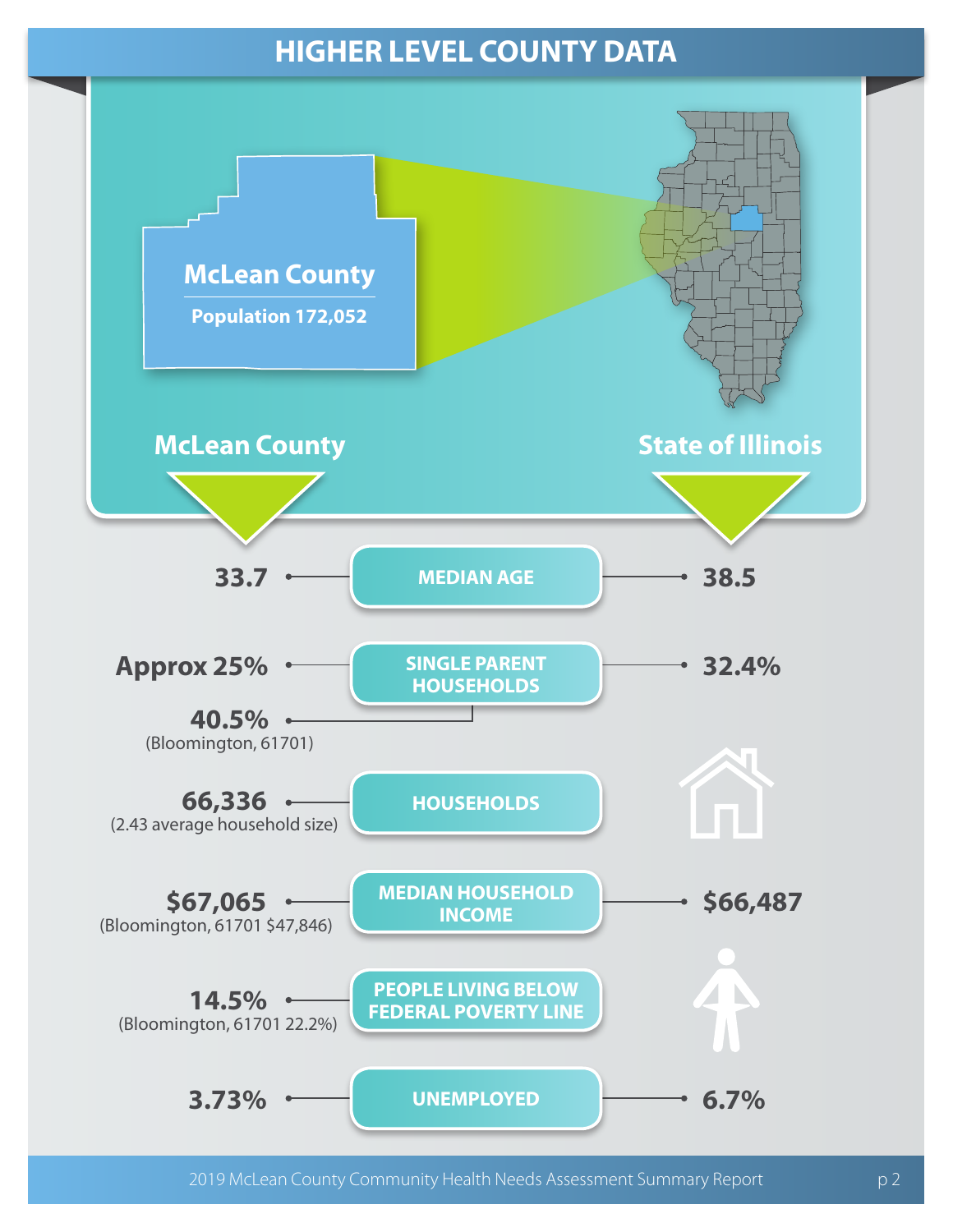## **VOICES FROM THE COMMUNITY**

### 2018 MCLEAN COUNTY COMMUNITY HEALTH SURVEY

- **• 695 respondents (593 general population + 102 at-risk population)**
- **• 2 month survey period (July – August 2018)**



#### PERCEPTION OF FIVE BIGGEST HEALTH ISSUES IN OUR COMMUNITY

- Mental Health 82% Err.
- Obesity/Overweight **52%**
- Aging Issues **31%**
- 
- Cancer **27%**
- Dental Health **25%**



#### PERCEPTION OF THREE UNHEALTHIEST BEHAVIORS

- Drug abuse illegal **52%**
- Alcohol abuse **42%**
- Poor eating habits **38%**



#### THREE MOST IMPORTANT FACTORS THAT WOULD IMPROVE WELLBEING

• Access to Health Services 59% **America Composition 19%** 





• Healthy Food Choices **43%**

![](_page_2_Picture_24.jpeg)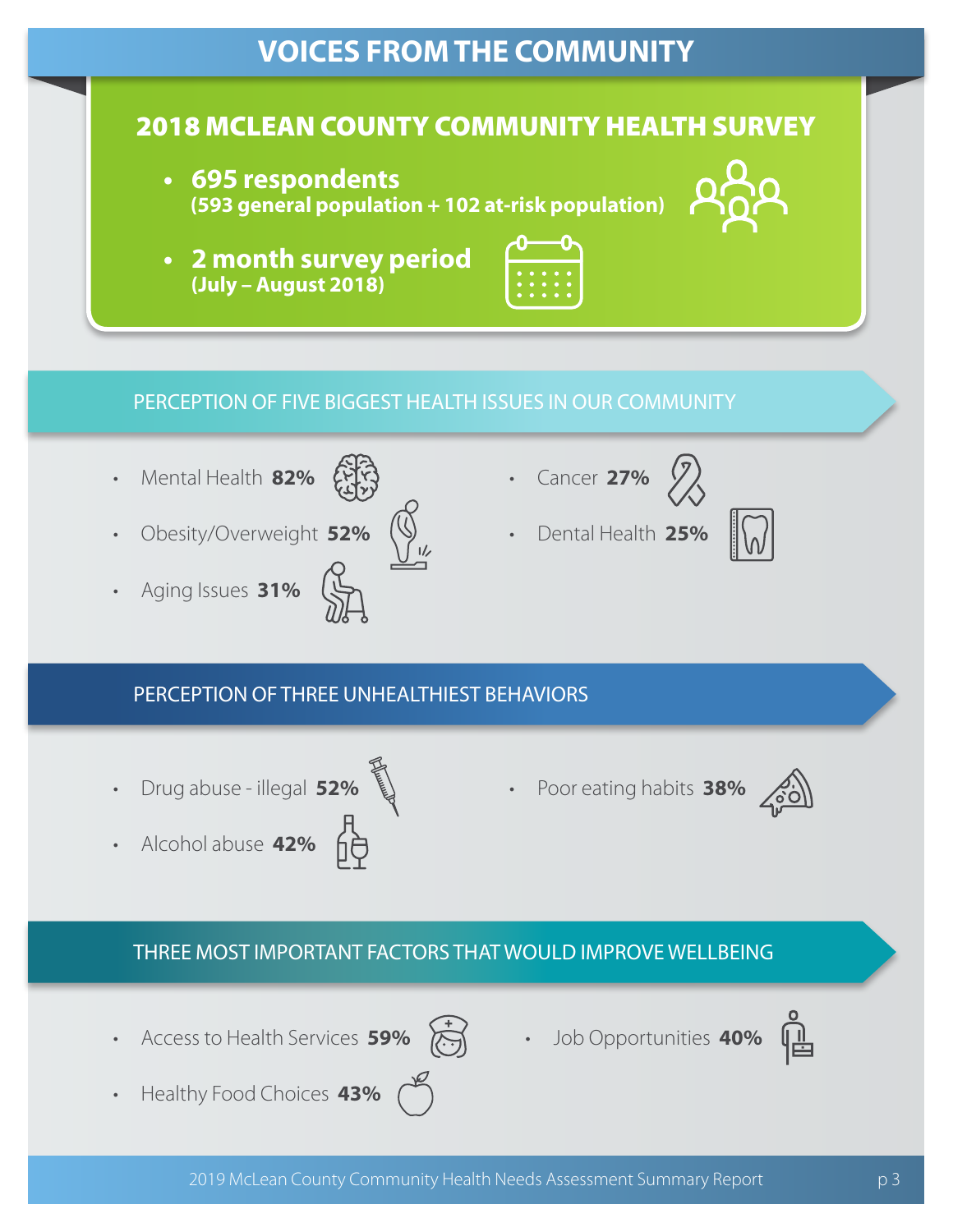## **GENERAL OVERVIEW**

#### **OVERVIEW OF THE COMMUNITY HEALTH NEEDS ASSESSMENT (CHNA) PROCESS**

|  | <b>STEP</b><br>01 | Obtain and analyze data/information; present it to the<br>McLean County Community Health Council for discussion.                                                                              |
|--|-------------------|-----------------------------------------------------------------------------------------------------------------------------------------------------------------------------------------------|
|  |                   |                                                                                                                                                                                               |
|  | <b>STEP</b><br>02 | Prioritize the top 6 health issues and choose the top 3 health<br>priorities for the joint 2019 McLean County CHNA and the joint<br>2020-2022 McLean County Community Health Improvement Plan |
|  |                   |                                                                                                                                                                                               |
|  | <b>STEP</b><br>03 | Form a Priority Action Team for each of the 3 health priorities.                                                                                                                              |
|  |                   |                                                                                                                                                                                               |
|  | <b>STEP</b><br>04 | Compose the 2019 McLean County CHNA.                                                                                                                                                          |
|  |                   |                                                                                                                                                                                               |
|  | <b>STEP</b><br>05 | Approve CHNA document and post on 4 websites for<br>all to use.                                                                                                                               |
|  |                   |                                                                                                                                                                                               |

#### **Top 6 Issues**

- Access to Care
- Behavioral Health (Mental Health and Substance Use)
- Healthy Eating/Active Living (Exercise, Nutrition, Obesity and Food Access/ Insecurity)
- Heart Disease
- Oral Health
- Respiratory Disease

![](_page_3_Figure_10.jpeg)

#### **Top 3 Issues Identified as Priority Focus Area**

- Access to Care
- Behavioral Health (Mental Health and Substance Use)
- Healthy Eating/Active Living (Exercise, Nutrition, Obesity and Food Access/Insecurity)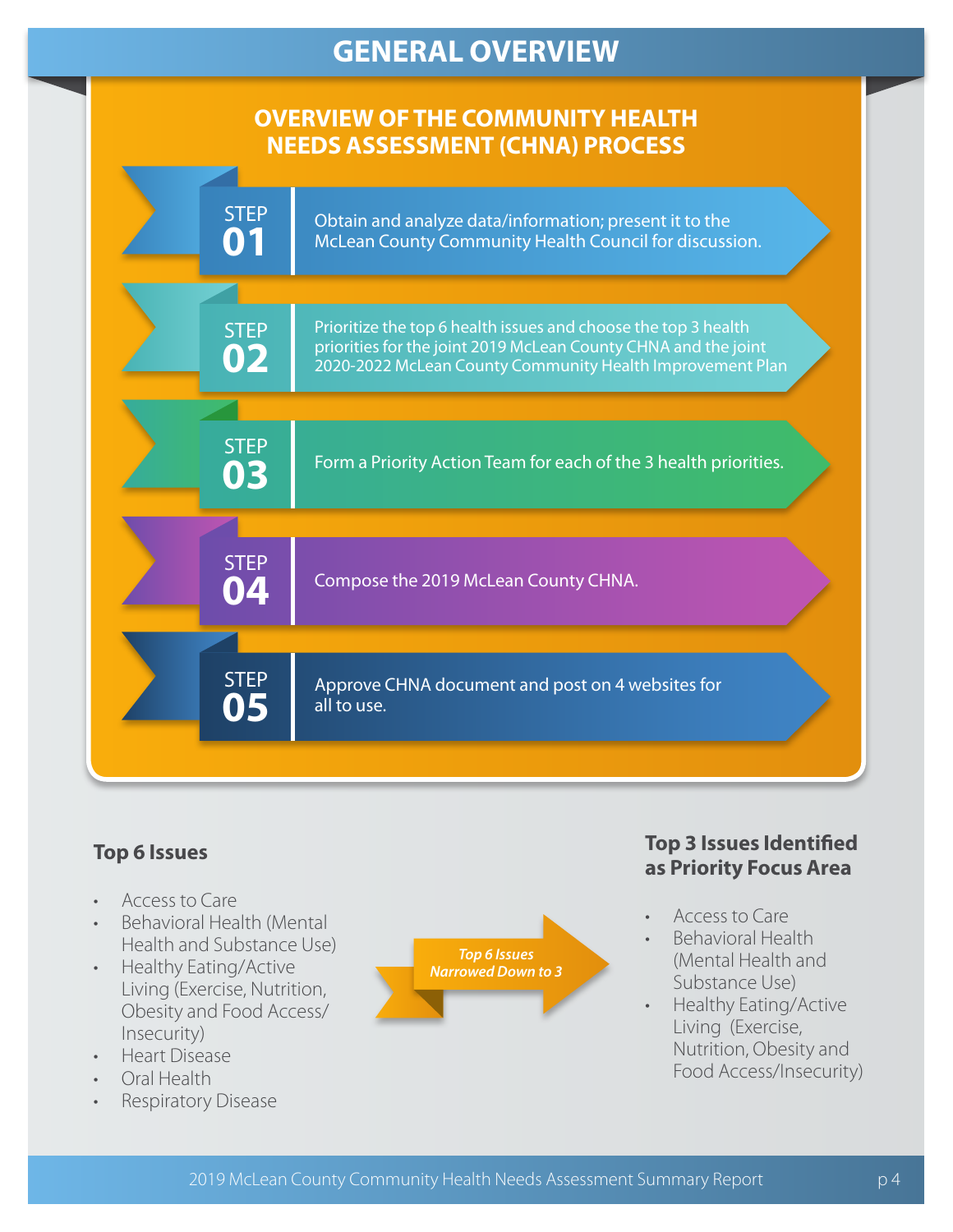## **BEHAVIORAL HEALTH**

#### **McLean County is in the worst 25th percentile compared to other counties in Illinois for:**

ER visits due to adolescent (10-17 years) suicide and intentional self-inflicted injury

ER visits due to alcohol use (18+ years)

## *McLean County is in the best 50th percentile compared to other counties in Illinois for:*

- ER rate due to substance use
- ER rate due to opioid use
- Deaths due to drug poisoning
- Adults who smoke
- Teens who use marijuana, smoke or use alcohol
	- **• An average of** 31% **of youth surveyed reported feeling sad or hopeless**
		- **• An average of** 16% **of youth surveyed reported seriously considering attempting suicide**
- **• McLean County is in the worst 50th 75th percentile for age-adjusted ER visits due to pediatric (<18) mental health compared to other counties in Illinois.**
- **• 70% of McLean County adults surveyed rated their mental health as average or poor**
- **• Rate for 15-17 year olds is 2.5 times the county rate**

![](_page_4_Picture_16.jpeg)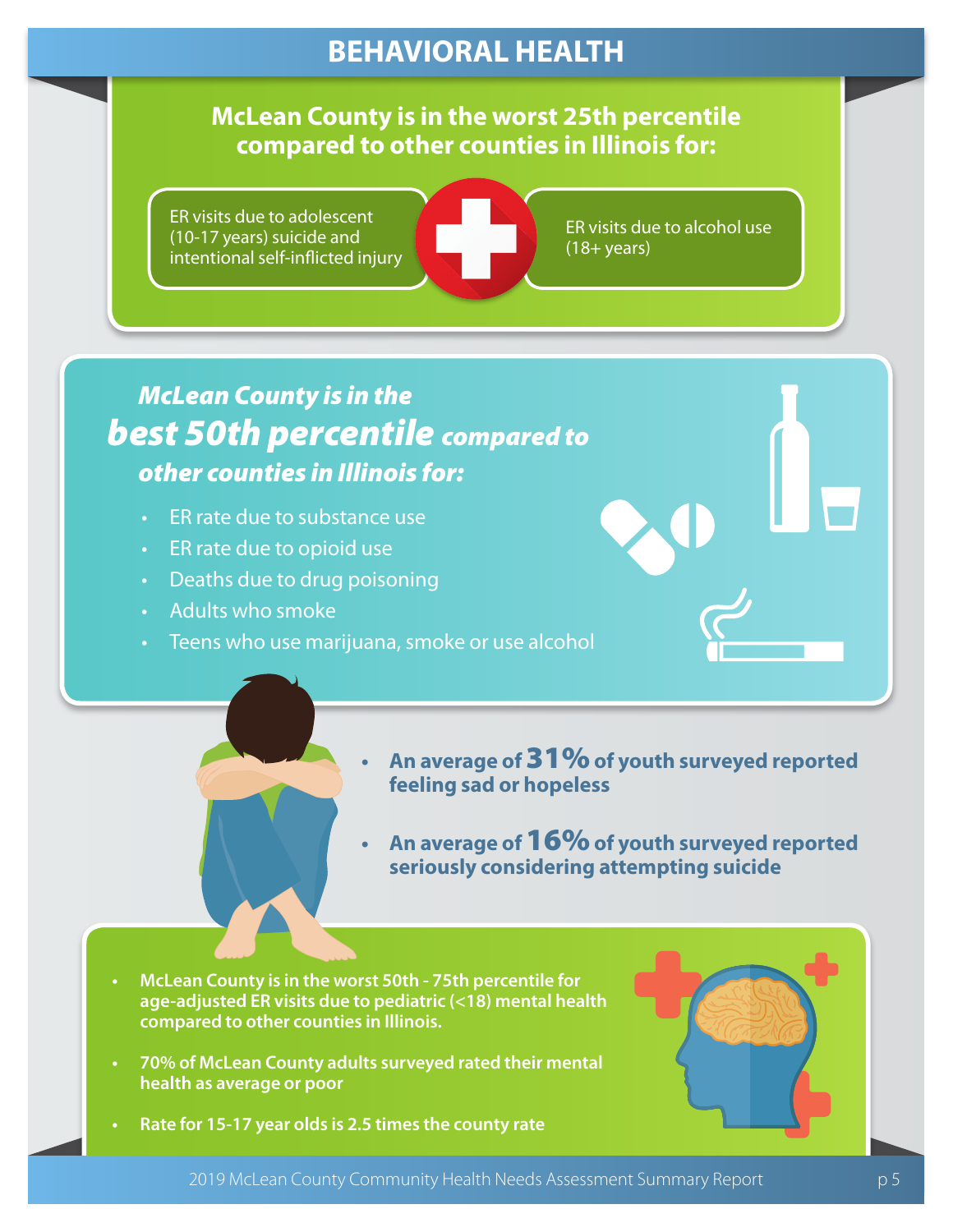## **ACCESS**

of survey respondents rated "ACCESS TO HEALTH SERVICES" as an issue that impacts well-being 59%

![](_page_5_Picture_2.jpeg)

**REASONS** survey respondents reported not accessing health care were:

## • **COULD NOT AFFORD COPAY** • **NO INSURANCE**

19% of survey respondents reported not having access to dental care

![](_page_5_Picture_6.jpeg)

![](_page_5_Picture_7.jpeg)

19% of at-risk County residents surveyed reported that the **EMERGENCY DEPARTMENT** was their primary choice of medical care...

...as compared to  $3\%$  of the general population

### **McLean County is ranked as #1 in the State of Illinois for clinical care**

2019 McLean County Community Health Needs Assessment Summary Report p 6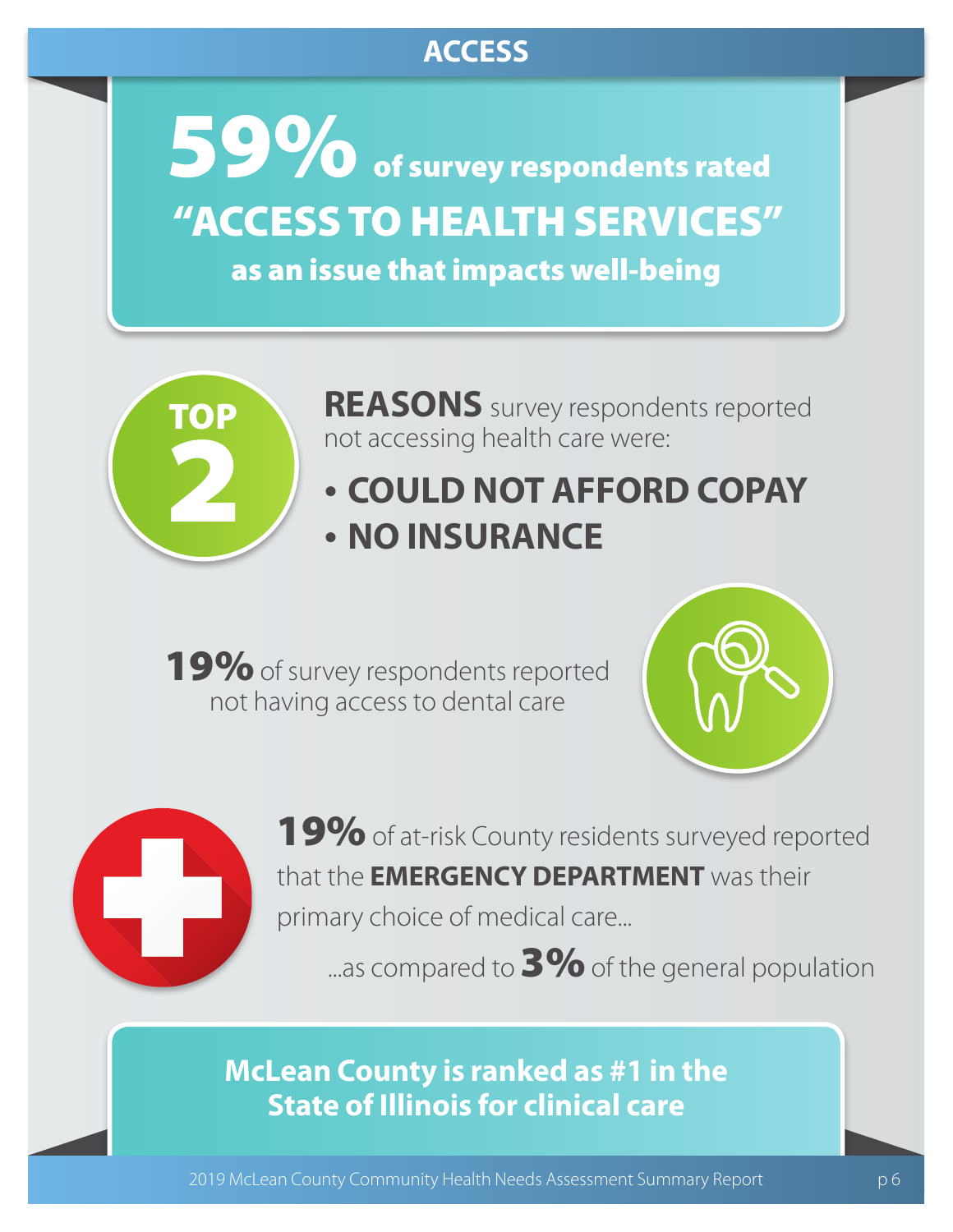![](_page_6_Picture_0.jpeg)

- 86% of McLean County residents are not meeting exercise guidelines (150 minutes per week); 35% report being too tired to exercise, 22% report they don't like to exercise
- 94% of McLean County residents do not consume 5+ servings of fruit and vegetables per day; 11% citing cost, 15% report "don't like"
- **12.1%** of people in McLean County experience food insecurity
- **32.1%** of adults (18+) are obese
- 27% of 8th, 10th and 12th graders reported being physically active for a total of 60 minutes per day for 7 days a week
- McLean County is in the worst 25th percentile compared to other IL counties for access to a grocery store
- **84%** of McLean County residents live reasonably close to a park or recreation facility